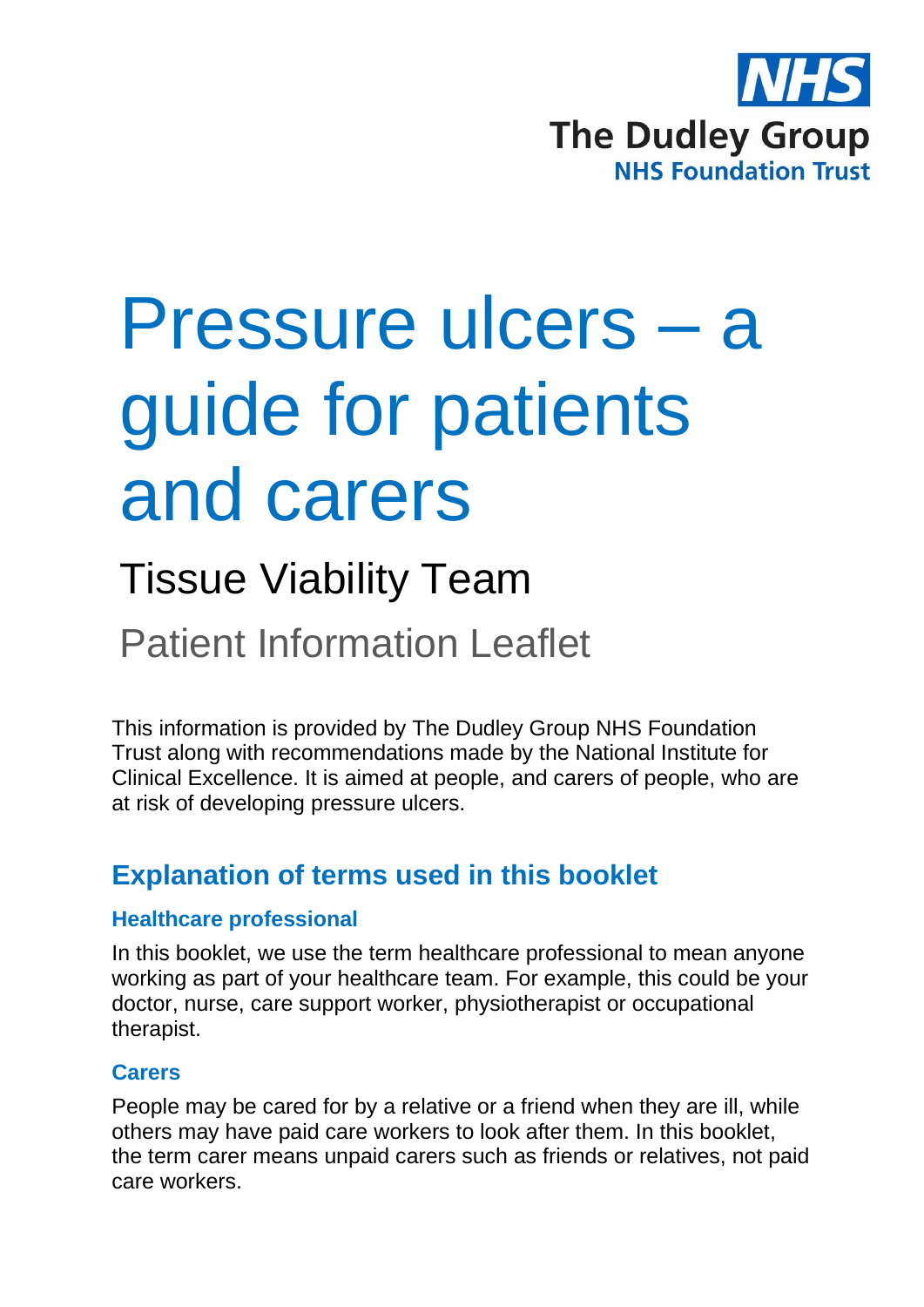#### **Pressure ulcers**

Pressure ulcers may also be called bed sores or pressure sores.

#### **What is a pressure ulcer?**

A pressure ulcer is damage that occurs on the skin and underlying tissue. Pressure ulcers are caused by two main things:

- Pressure the weight of the body pressing down on the skin.
- Shear the layers of the skin are forced to slide over one another or over deeper tissues, for example when you slide down or are pulled up a bed chair, or when you are transferring to and from your wheelchair.

The first sign that a pressure ulcer may be forming is usually discoloured skin, which may get progressively worse and eventually lead to an open wound.

#### **Where can pressure ulcers develop?**

The most common places for pressure ulcers to develop are over bony prominences (bones close to the skin). Some of the most common sites are shown below:



Illustration kindly used with permission from Family and Elderly Health Services, Department of Health, Hong Kong.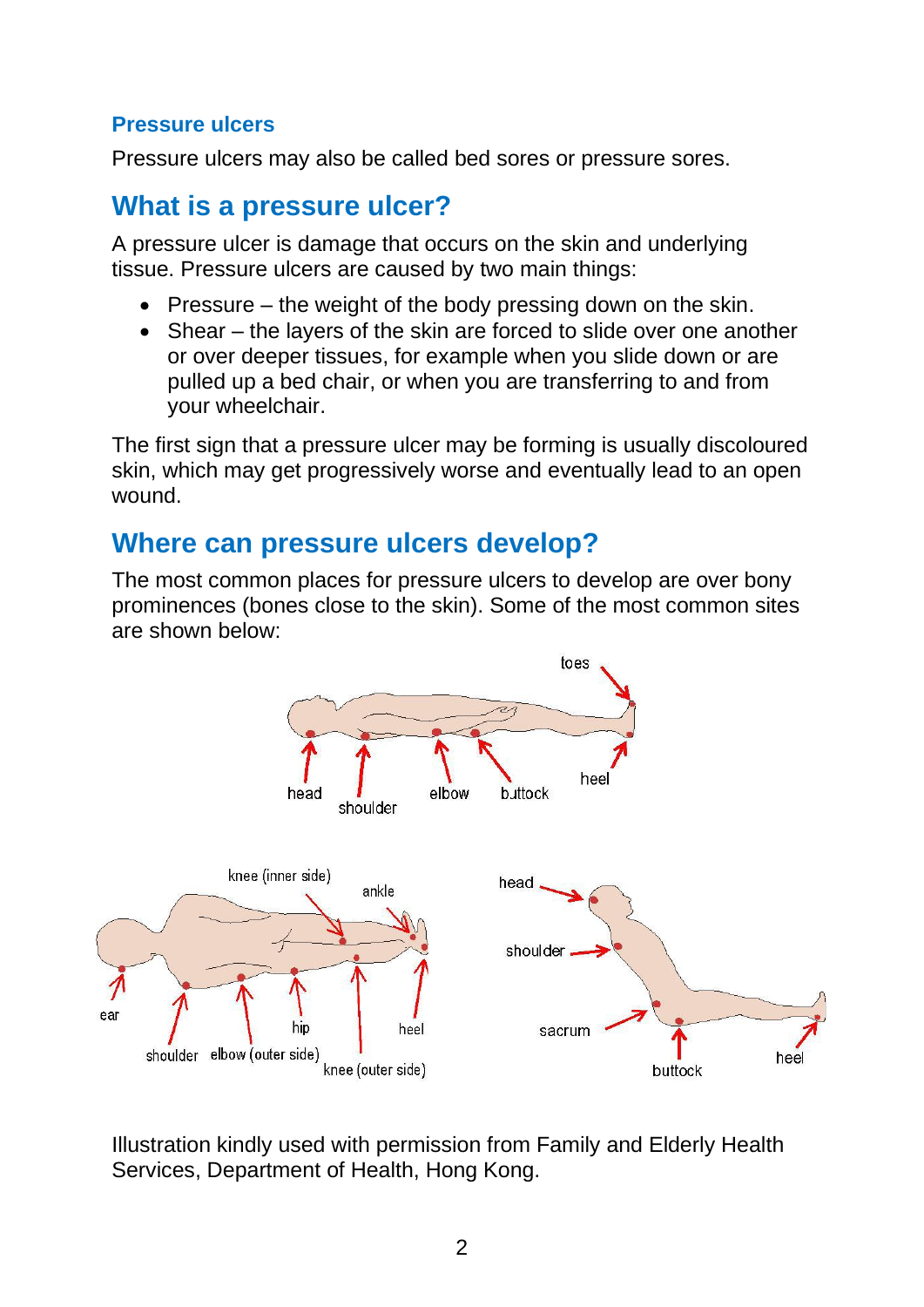### **Who gets pressure ulcers?**

Anyone can get a pressure ulcer, but some people are more likely to develop one than others. People with a pressure ulcer are also at risk of developing another elsewhere on their body.

You are more at risk of getting a pressure ulcer if you:

- Have problems moving and cannot change position by yourself without help.
- Cannot feel pain over a part or all of your body.
- Are incontinent.
- Are seriously ill or undergoing surgery.
- Have had pressure ulcers in the past.
- Have a poor diet and do not drink enough water.
- Are very old or very young.
- Have damaged your spinal cord and can neither move nor feel your bottom and legs.
- Have heart problems or poor circulation.

# **Preventing pressure ulcers**

Pressure ulcers can develop very quickly in some people if the person is unable to move for even a very short time – sometimes within an hour.

#### **Keep moving**

One of the best ways of preventing a pressure ulcer is to reduce or relieve pressure on areas that are vulnerable to damage (see the diagrams on page 2). This is done by moving around and changing position as much as possible.

If possible, change your position at least every two hours; alternate between your back and sides. **If you already have a pressure ulcer, lying or sitting on the ulcer should be avoided as it will make the ulcer worse.**

People with limited mobility may need to have assistance to change their position by a healthcare professional or carer.

Use pillows to lift your heels off the bed, or to stop your ankles and knees touching each other, especially when you are lying on your side.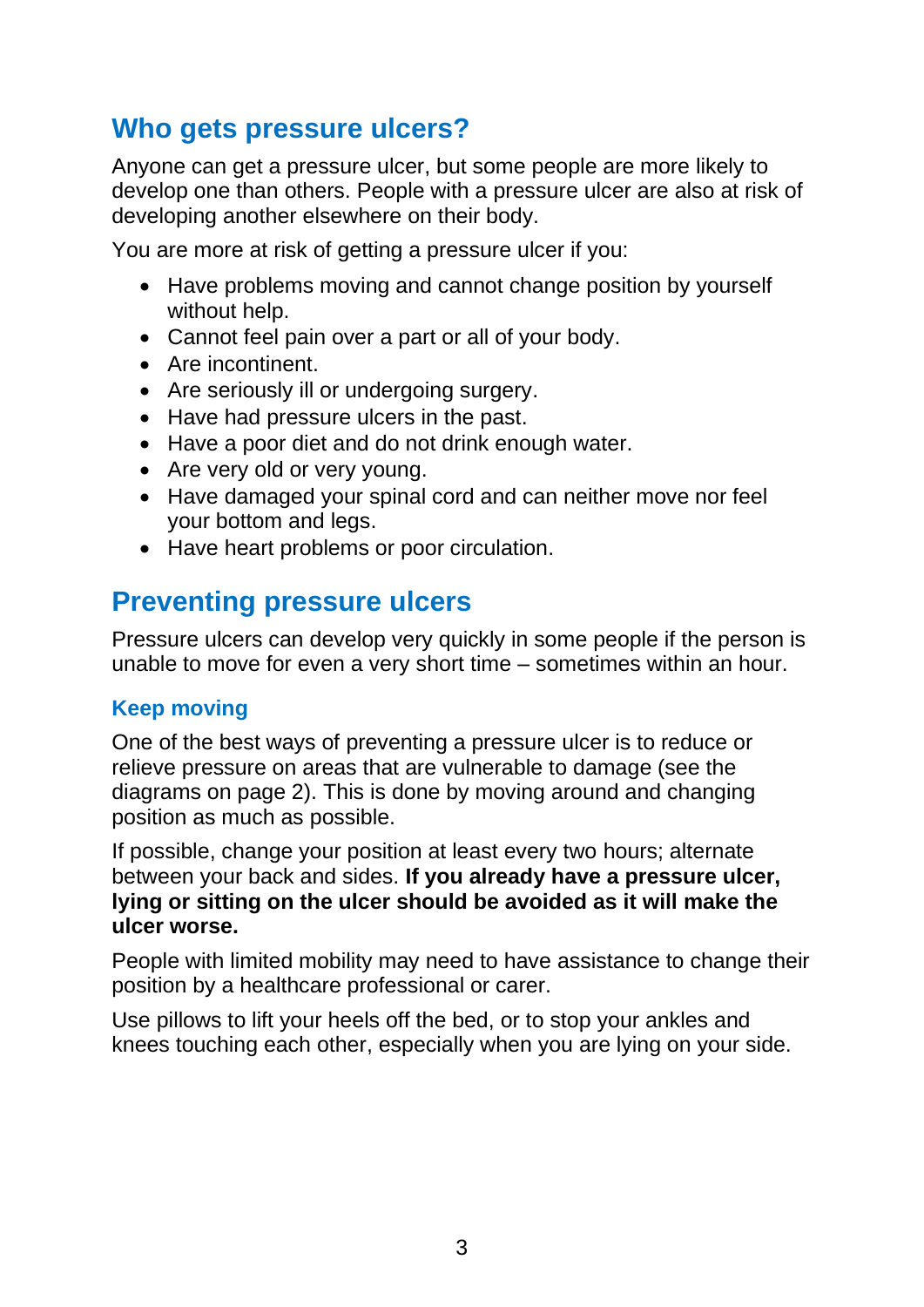

You may need a special mattress, or seat cushion. Your healthcare professional can advise you on what will be suitable for your needs.

# **Skin assessment**

Your skin should be assessed regularly to check for signs of pressure ulcer development. How often your skin is checked depends on your level of risk and your general health. You or your carer should inspect your own skin for signs of pressure damage – you might need help to look at awkward areas such as your bottom or heels.

#### **What should you be looking for?**

- Be mindful of different skin tones. In light toned skin, you might notice a red area that does not disappear.
- In darker toned skin, you might notice a purple / bluish area. Touch should be considered in darker toned skin to identify any heat or swelling over bony prominences.
- Blisters or damage to the skin.
- Patches of hot skin.
- Swelling.
- Patches of hard skin.
- Patches of cool skin.

If you or your carers notice possible signs of damage, you should tell someone in your healthcare team immediately.

# **A good diet**

Eating well and drinking enough water is very important. It is particularly important for people at risk of developing a pressure ulcer or those with a pressure ulcer. If you already have an ulcer, your body will require extra calories to heal. Eating foods high in calories and protein, such as cheese, fish, meat and eggs can help.

If you do have a pressure ulcer, your healthcare professional may refer you to a dietitian for specialist advice.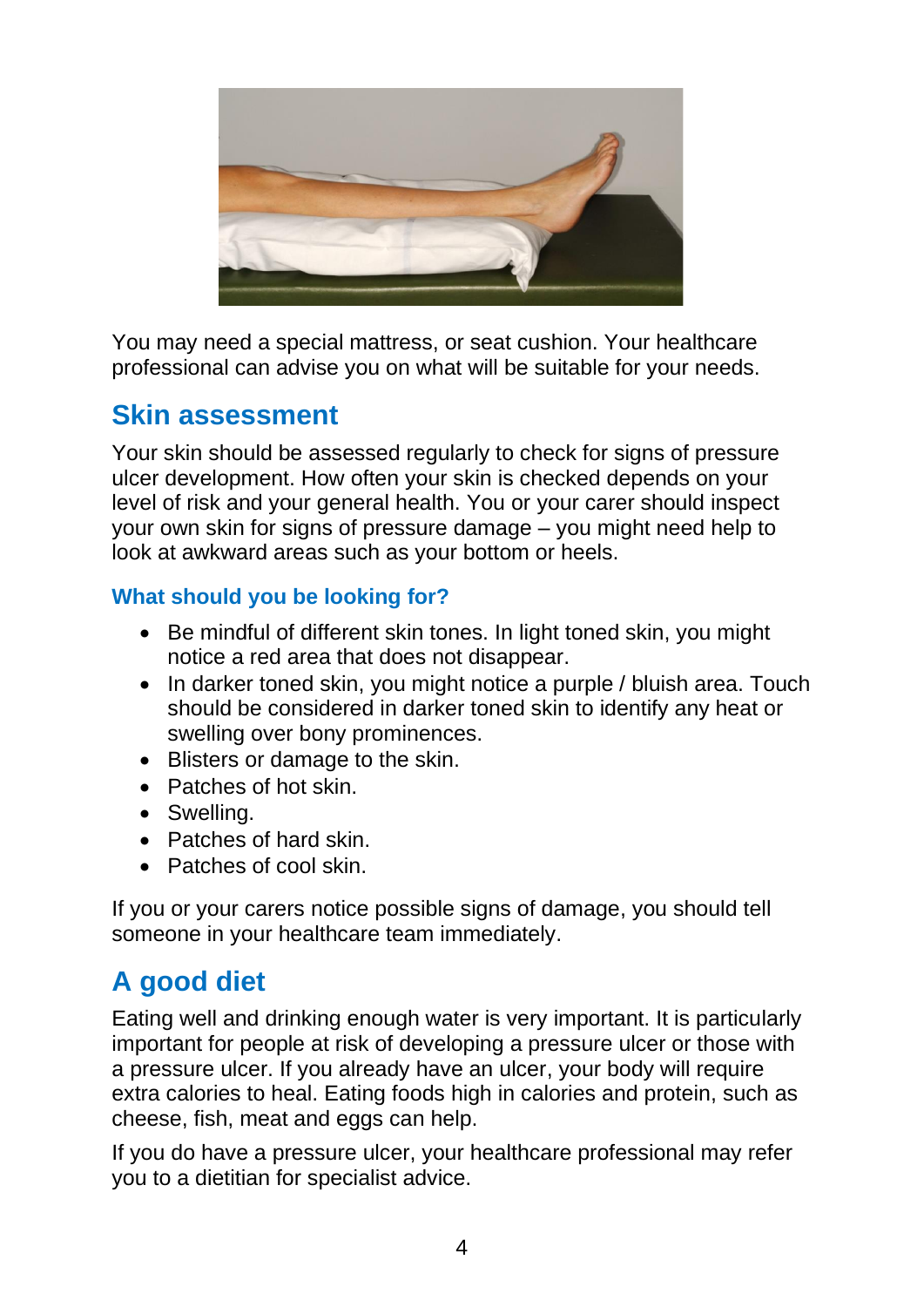# **Treating pressure ulcers**

Your pressure ulcer may need a dressing to help it heal. Your healthcare professional will discuss this with you, advising you on the most suitable dressing for your ulcer.

If you have signs of infection, your healthcare professional may treat it with antibiotics or special dressings that kill bacteria.

Sometimes, other treatments may be needed. These treatments include:

- Negative pressure therapy, where suction is applied to the wound.
- Maggot therapy, where maggots are applied to the wound bed to remove dead tissue.
- Sharp debridement, where a blade is used to remove dead tissue.

# **Further information**

For further information regarding our services, contact Tissue Viability:

Telephone: 01384 456111 extension 3368

Direct number: 01384 244368

Email: [tviability@nhs.net](mailto:tviability@nhs.net)

#### **Resources**

[www.dgft.nhs.uk](http://www.dgft.nhs.uk/)

[www.niceguidelineCG179](http://www.niceguidelinecg179/)

[www.epuap.org](http://www.epuap.org/)

If you have any questions, or if there is anything you do not understand about this leaflet, please contact:

Tissue Viability on 01384 456111 extension 3368 or 01384 244368

Russells Hall Hospital switchboard number: 01384 456111

#### **This leaflet can be downloaded or printed from:**

http://dgft.nhs.uk/services-and-wards/tissue-viability-community/

If you have any feedback on this patient information leaflet, please email dgft.patient.information@nhs.net